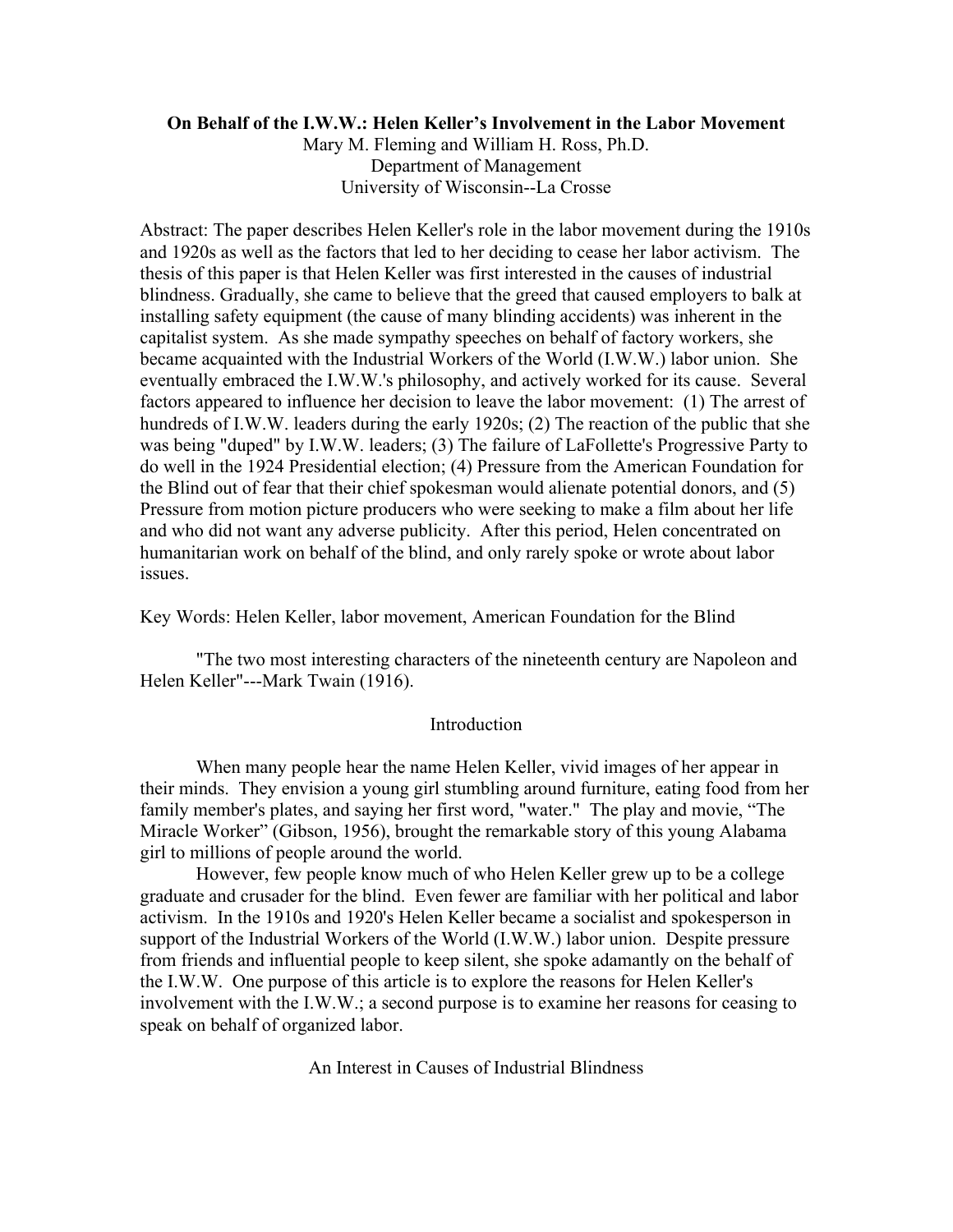As a young woman, Helen Keller began touring the country in hopes of helping others with blindness and educating the sighted so they would realize the capabilities of the blind and the disabled. In her travels, she discovered that often blindness among workers was traceable to on-the-job accidents, which resulted from poor industrial conditions. Helen attributed these poor conditions to "the selfishness and greed of employers" (Bindley, 1916, pg. 5). Many of the victims had lost their sight as children, working under harsh factory conditions. She stated in one of her many writings that "the real cause [of particular cases of blindness] is an employer's failure to safeguard his machines. Investigation shows that there are many clever safeguards for machinery which ought to be used in factories, but which are not adopted because their adoption would diminish the employer's profits. Labor reports indicate that we Americans have been ... dishonorably slow, in taking measures for the protection of our workmen" (Keller, quoted in Foner, 1966, pg. 29). She was saddened by those afflicted with blindness and disabilities caused by disease and malnutrition, but outraged by the fact that many times it was caused by "men of greed". With a heightened awareness of the industrial laborers of the country, Helen became a proponent for the working class. She gradually addressed broader issues than industrial accidents and became highly critical of the free enterprise system. Helen felt that "the means of employment, the land and the factories, that is, the tools of labor are in the hands of a minority of the people, and are used rather with a view to increasing the owner's profits than with a view to keeping all men busy and productive. Hence there are more men than jobs. This is the first and chief evil of the so-called capitalistic system of production" (Keller, quoted in Foner, 1966, pg. 35). Helen saw a parallel between her own struggles in life and the struggles of the workers. Helen's early years were indeed a struggle. Unable to see, hear, or speak, she was in a world of her own, but once she discovered sign language the outside world was open to her. She felt that "the struggle of the workers resembled her own in many ways and she wished them to be helped as generously as she had been" (Brooks, 1956, pg. 49). Factory workers were having trouble communicating their plight to the outside world and the wealthy business owner offered little relief.

Witnessing the hardships of these struggling workers, she publicized their concerns: "Surely the things workers demand are not unreasonable. It cannot be unreasonable to demand protection of women and little children and an honest wage for all who give their time and energy to industrial occupations" (Keller, quoted in Foner, 1979, pg. 446). In her mind, social justice could never be attained until the great masses of the people were filled with a sense of responsibility for each other's welfare. Helen wrote, "We may draw nearer and more near the age when no man shall live at ease while another suffers" (Keller, 1903). She spoke out in a newspaper article, "Their cause is my cause. If they are denied a living wage, I also am defamed. While they are industrial slaves, I cannot be free...I cannot enjoy the good things of life which come to me if they are hindered and neglected" (Keller, 1918, pg. 1).

 Helen's general empathy for others' sufferings came together with her specific interest in social and industrial causes of blindness to create receptiveness to the Socialist ideas to which she was exposed after 1905 (Stineman & Loeb, 1979). Anne Sullivan, Helen's teacher and live-in companion, married John Macy and the three lived together. During the early years of the twentieth century there was much talk about the threesome concerning their views about Socialism: "Contrary to the general belief, Mrs. Macy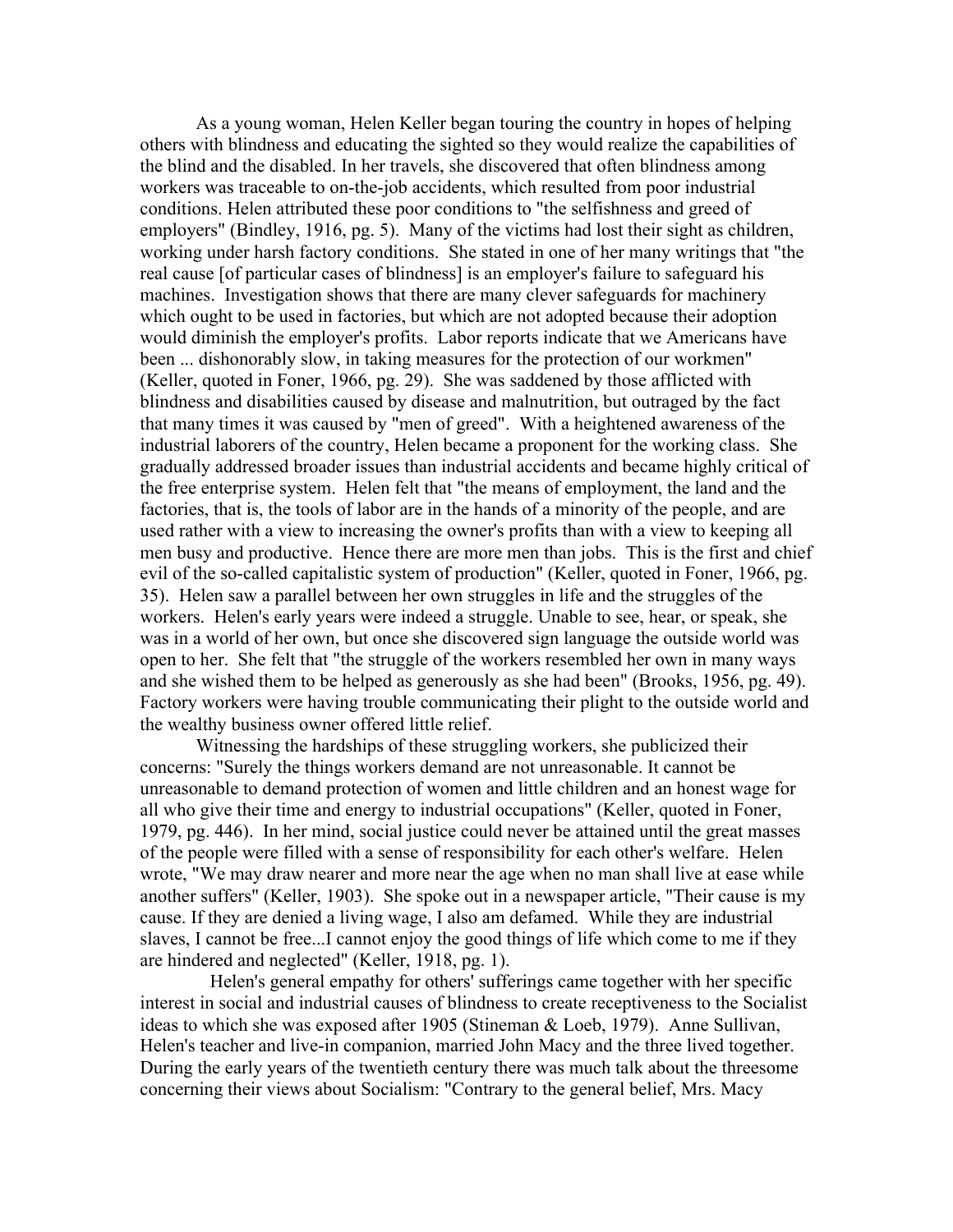(Anne Sullivan) did not rush into this movement, pulling Helen in after her. The Wrentham [Massachusetts] household [of Helen, Anne, and John] went into Socialism... one by one, first Mr. Macy, then Helen, and two or three years later, Mrs. Macy" (Braddy, 1934, pg. 224). One historian commented, "For Helen, participation in the Socialist movement was another bridge to the external world, the 'not-me' world, as she had put it. It was an escape from the 'egocentric predicament' to which she in her deafblindness was more vulnerable than most. The struggle of the working class had the throb of life in it, a vividness and reality that her life usually lacked. She knew she was stirring up controversy; but that added to the movement's attractiveness, for controversy meant that the world was paying attention to her" (Lash, 1980, pg. 373). Such attention was welcomed by the Socialists. As the Socialist Party daily newspaper, "The Call", wrote on May 4, 1913, "If ever there was a superwoman that woman is Helen Keller. By her indomitable will she wrought a miracle, and when one ponders over her achievements, the brain is dazzled by the possibilities of the human mind. To us Socialist Helen Keller ought to be doubly precious, for she is our Comrade - let us glory in that" (quoted in the Helen Keller Reference Archive, 2000).

# Embracing the I.W.W.

As Helen searched for organizations to help her publicize workers' concerns, she became acquainted with the Industrial Workers of the World (I.W.W.). Unlike the conservative American Federation of Labor (A.F.L.), whose leaders represented only those workers employed in the skilled trades, I.W.W. leaders sought immediate improvements in the wages and working conditions of unskilled factory workers. However, the I.W.W. also had broader goals. Its leaders were openly socialist and many were Marxist, repeatedly calling for a workers' revolution. This revolution would lead to the abolition of capitalism, the end of the wage system, and the creation of a worker-run society (Mills, 1989).

Once Helen embraced the I.W.W.'s general aims, she began to speak publicly on behalf of the organization. Did the leaders of this industrial trade union realize what a champion for their cause they had in Helen Keller? People listened to this woman; they were in awe of her courage and triumphs. She wasn't a crackpot on a soap box, but a revered and admired woman speaking out about the injustices of the times.

Helen not only voiced her concerns and feelings, but also contributed financially to alleviate the workers' plight. "While lecturing, instead of thriftily storing up the surplus, they [Anne Sullivan and Helen] were sending it in checks to the blind in Des Moines, to the deaf in Turkey, to strikers in New Jersey, and to the unemployed elsewhere" (Braddy, 1934, pg. 272). The early nineteen hundreds marked a time when labor strikes were a common occurrence: "Helen sent a check for \$87.50 to Little Falls [New York] in support of the [1912] strike at the knitting mills, a sum that Helen had received for writing tender messages of Christmas goodwill to be used on Christmas cards" (Lash, 1980, pg. 386). Accompanying the check she enclosed a message: "Will you give it [the check] to the brave girls who are striking so courageously to bring about the emancipation of the workers of Little Falls?" her letter asked. She continued, "Until the spirit of love for our fellowmen, regardless of race, color or creed, should fill the world, making real in our lives and our deeds the actuality of human brotherhood----until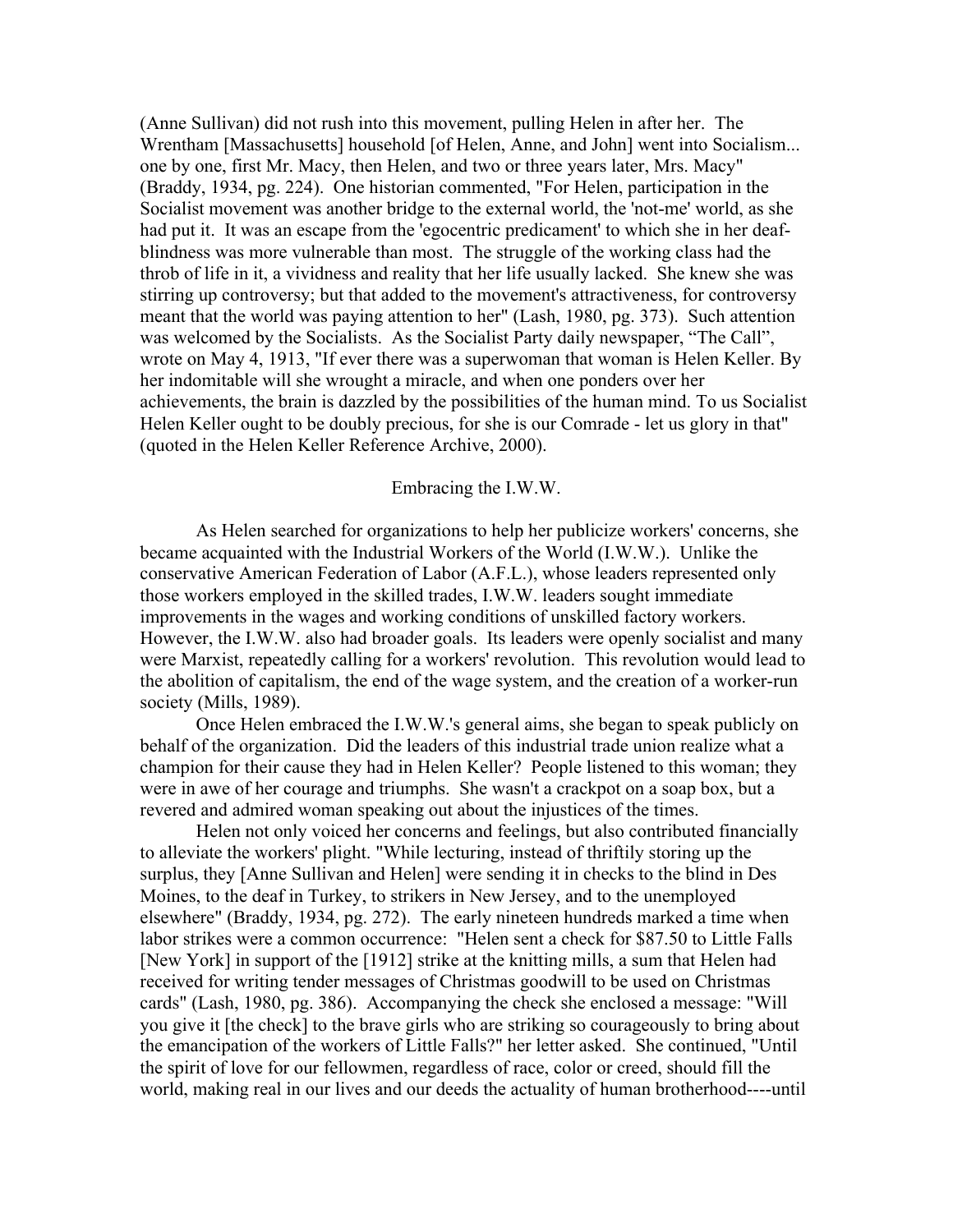the great mass of the people shall be filled with the sense of responsibility for each other's welfare, social justice can never be attained" (Keller, quoted in Lash, 1980, pg. 386). In 1916, thirty thousand iron ore miners in the Mesabi Range in Minnesota went on strike under I.W.W. leadership (Betton, 1968). Helen sent them, "all I can share of my earnings." She appealed for public support, "Will citizens who believe in justice remain silent while [Carlo] Tresca and the other leaders of the Mesabi Range strikers are being tried for their lives on an utterly groundless charge of murder?" (Keller, quoted in Lash, 1980, 434).

Helen was appalled by what she saw as injustices dealt to the leaders and members of the Industrial Workers of the World by law enforcement officials in communities throughout the United States. Many members of the I.W.W. were arrested without warrants, thrown in jail without access to attorneys, denied bail, put on trial without jury, or even shot at (Anon., "The I.W.W. and the Socialist Party..." 1917; Adams, 1966). Masked men kidnapped Frank Little, an I.W.W. leader, from his bed at three o'clock the morning of August 1, 1917. They dragged him behind a car, and hanged him from a railroad trestle (Anon., "Crime at Butte, Montana," 1917; Gutfeld, 1969). That same summer, twelve hundred miners were deported from Bisbee, Arizona, because of I.W.W. organizing activity there; however, many deportees were not I.W.W. members or sympathizers. They were packed into freight cars and shipped out into the desert of New Mexico. If an outraged society had not protested they would have died of thirst and hunger (Byrkit, 1982). In a round up of officers, members, and sympathizers of the I.W.W., charges of conspiracy were levied against them (Miles, 1986). Helen was shocked and saddened by these horror stories, but more disturbed that newspapers around the country did not denounce such police actions as unlawful, cruel, and undemocratic acts. Most of the newspapers indirectly praised the perpetrators of these actions for their patriotic service (Keller, 1918, pg. 1).

In her travels, Helen happened to be in San Francisco when she heard of the barbarous treatment of the unemployed in San Francisco and Sacramento. Helen decried what she called the "mental blindness" all around her (Stineman & Loeb, 1979, pg. 437). She declared that she would speak on the I.W.W.'s behalf from the platform. Authorities warned Helen that if she carried out her promise, she would be "hauled down and carried from the city in a cart". She was not intimidated and was so incensed by the actions taken against the unemployed that she spoke out vehemently to reporters, "I think their treatment was outrageous. It is not a crime to protest for your fellows. It is not a crime to be without bread. They say that these men are I.W.W.'s and that means, 'I Won't Work'. I honor these men for their protest, and I am going to say that... tonight" (Keller, quoted in Foner, 1965, pg. 439). Helen felt so strongly for the I.W.W. cause that she risked the alienation of her public, as well as her personal safety, to publicize it.

### Helen Keller's Message

Helen felt that individually, workers had no hope for reaching their goals--they would always be kept the underdogs by their employers. The opening sentence in her article, "In Behalf of the I.W.W.", from the *Liberator*, emphatically proclaimed this: "Down through the long, weary years the will of the ruling class has been to suppress either the man or his message when they antagonized its interests" (Keller, 1918, pg. 1).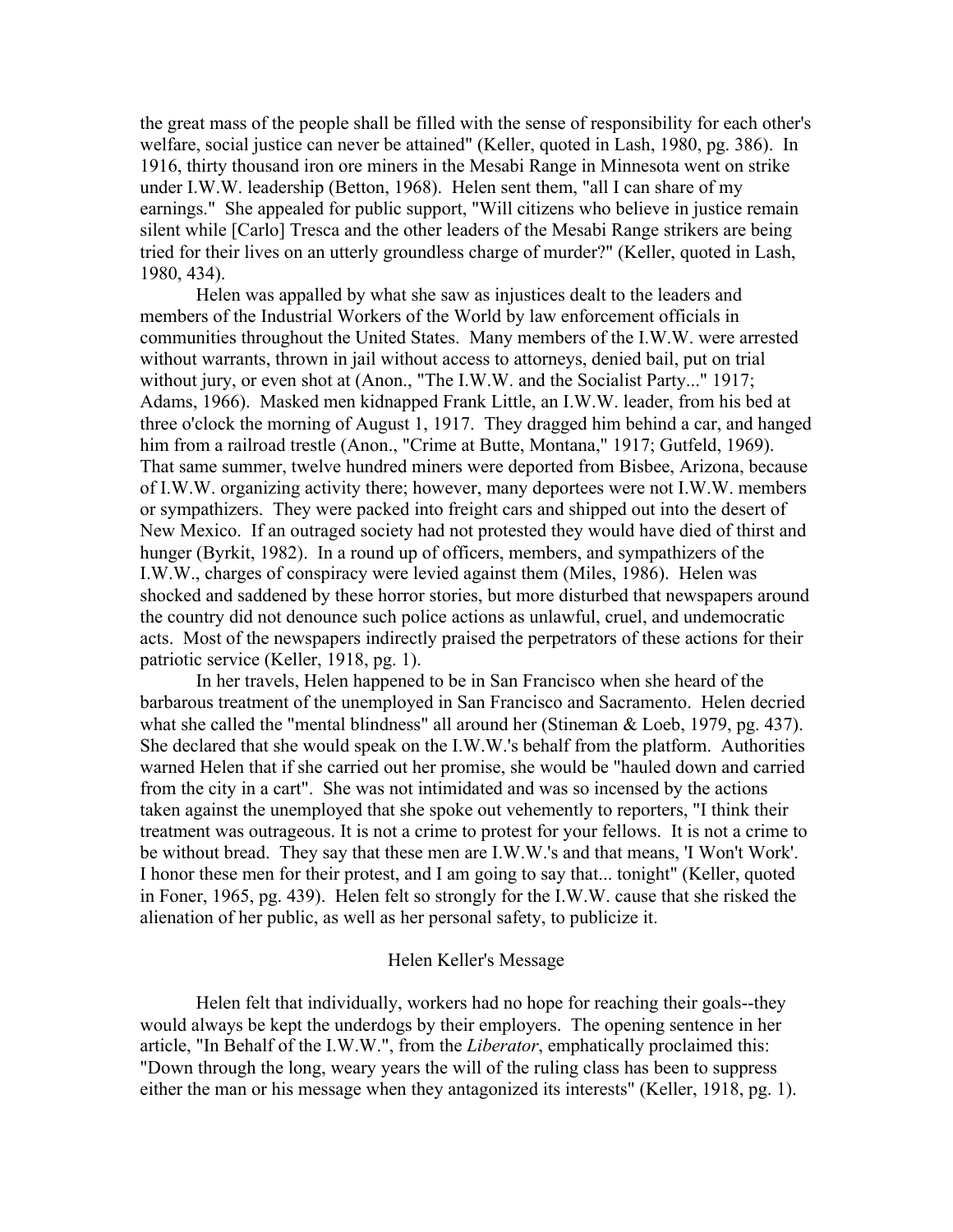Helen was deeply concerned with the wants and needs of the working class. She understood their desire to get up out of the wallow of poverty, to make a decent living, and to get ahead in the world. She stated, "I know those men are hungry for more life, more opportunity. They are tired of the hollow mockery of mere existence in a world of plenty" (Keller, 1917, pg. 18). Helen saw a society "divided into two great elements and organized around an industrial life which was selfish, combative, and acquisitive, with the result that man's better instincts are threatened, while his evil propensities are intensified and protected" (Keller, 1929, pg. 330-331).

According to Helen, it was not only industry that was exploiting the workers, but also the government. Apparently, Helen believed that government leaders viewed the working class as an inexhaustible resource for the military during World War I. She opposed the U.S. military buildup (in the name of "preparedness") just prior to the war, because it "means war, and war means that the class of people who are not responsible for the trouble will have to do the fighting. If congressmen, lawyers, and journalists did the fighting, I would not object so strenuously to preparedness" ("Joys of life are pictured," 1916, pg. 10). The belief that workers were about to die while the rich lived in luxury deeply disturbed Helen. She reported that the United States was facing a grave crisis stating, "The few who profit from the labor of the masses want to organize the workers into an army that will protect the interests of the capitalists" (Keller, 1917, pg. 18).

In contrast, Helen was impressed with the strides that Abraham Lincoln had made on the issue of slavery, impressed with the progress of education through past decades, and the ability of citizens to become more involved in governmental processes.

However, she felt these steps were not enough and more progress was needed. It would only be a matter of time, she believed, before the workers would become united and take possession of what was rightfully theirs--the means of production. In a 1916 speech in La Crosse, Wisconsin, Helen publicly announced that she was a socialist (Anon., "Miss Keller has wonderful story; audience pleased," 1916, pg. 8). In 1918, she wrote, "That long struggle in which they have successfully won freedom of body from slavery and serfdom, freedom of mind from ecclesiastical despotism, and more recently a voice in government, has arrived at a new stage. Workingmen everywhere are becoming aware that they are being exploited for the benefit of others, and that they cannot be truly free unless they own themselves and their labor. The achievement of such economic freedom stands in prospect – and at no distant date – as the revolutionary climax of the age" (Keller, 1918, pg. 1).

In speaking on the Industrial Workers of the World's behalf, Helen did not hold back her growing feelings about the union. She stated, "The I.W.W. was pitted against the whole profit-making system. It [the preamble to the I.W.W. constitution] insists that there can be no compromise so long as the majority of the working class live in want, while the master class lives in luxury. According to its statement by the I.W.W., 'there can be no peace until the workers organize as a class, take possession of the resources of the earth and the machinery of production and distribution, and abolish the wage system'. In other words, the workers in their collectivity must own and operate all the essential industrial institutions and secure to each laborer the full value of his produce. I think it is for this declaration of democratic purpose, and not for any wish to betray their country [in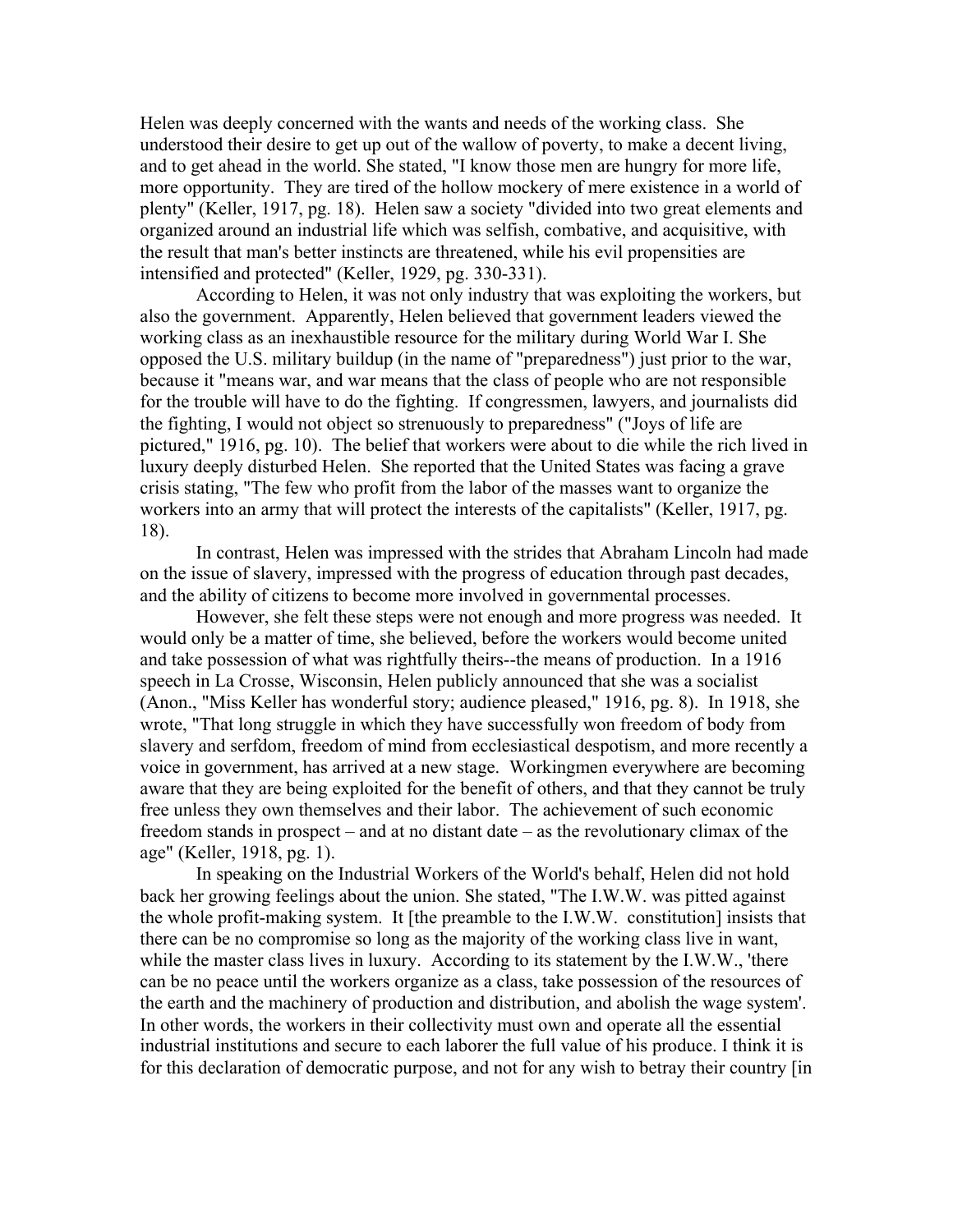opposing U.S. involvement in World War I], that the I.W.W. members were being persecuted, beaten, imprisoned, and murdered" (Keller, 1918, pg. 1).

Helen felt strongly about protecting the rights of the working class and the interests of the unemployed. In her article in the newspaper, *Liberator*, she stated, "Surely the demands of the I.W.W. are just. It is right that the creators of wealth [i.e. the workers] should own what they create. When shall we learn that we are related one to the other; that we are members of one body; that injury to one is injury to all?" (Keller, 1918, pg. 1).

The exploitation of the working class was not limited to the United States. It was a worldwide problem. Helen felt strongly that it was just a matter of time before workers all around the world would finally stand up and demand their rights – rights, she felt they deserved: "The mighty mass-movement of which they [workers] are a part is discernible all over the world. Under the fire of the great guns, the workers of all lands, becoming conscious of their class, are preparing to take possession of their own" (Keller, 1918, pg. 1). By writing this type of article, Helen sought to inform and reassure American workers that they were not alone in their struggle--as well as warn the wealthy of the impending revolution. Helen believed that the Industrial Workers of the World was the union that could organize the working class so that such a worldwide revolution was possible.

Helen not only spoke for the Industrial Workers of the World, she became a member. In taking this step she turned her words into action. It was dangerous to be known as an I.W.W. member. However, Helen only grew bolder. She began to speak out more, expressing her views and concerns and was even willing to go to jail if necessary, in order to uphold those views: "She became an I.W.W. member because nothing could be gained by political action within the system. She thought that the true test was to unite and organize all workers on an economic basis and it was the workers themselves who must secure freedom for themselves and the workers themselves who must grow strong" (Bindley, 1916, pg. 5). Helen summarized her feelings on revolution, "We have tried peace education for nineteen hundred years. Let us try revolution and see what it will do now. The revolution is bigger than any [political] party and will come..." (Keller, quoted in Bindley, 1916, pg. 5). She discovered that talk was getting the workers nowhere, and believed that revolution might be the only course of action.

Helen hoped that any workers' revolution might be peaceful. She advocated techniques such as the General Strike, which offered the possibility of a successful worker revolt without bloodshed. She said in an article in the *New York Tribune*, "I am for peace because I think workers can gain their ends by putting their hands in their pockets [i.e., by striking]. The world is theirs then. And with the world in their possession, wouldn't the people promptly proceed to build up institutions and situations almost identical with the ones you deplore? The world can be run no worse than it has been by its economic masters, at least the underdog would have a chance at the envied bone" (Keller, quoted in Bindley, 1916, pg. 5).

Although she did not favor sabotage and violence, she supported Big Bill Haywood, a member of the National Executive Committee of the Socialist Party, and his endorsement of violence to further the worker's cause and so wrote to *The Call*. She pleaded for "harmony" in the party. "It is with the deepest regret that I have read the attacks upon Comrade Haywood which have appeared in the *National Socialist*. It fills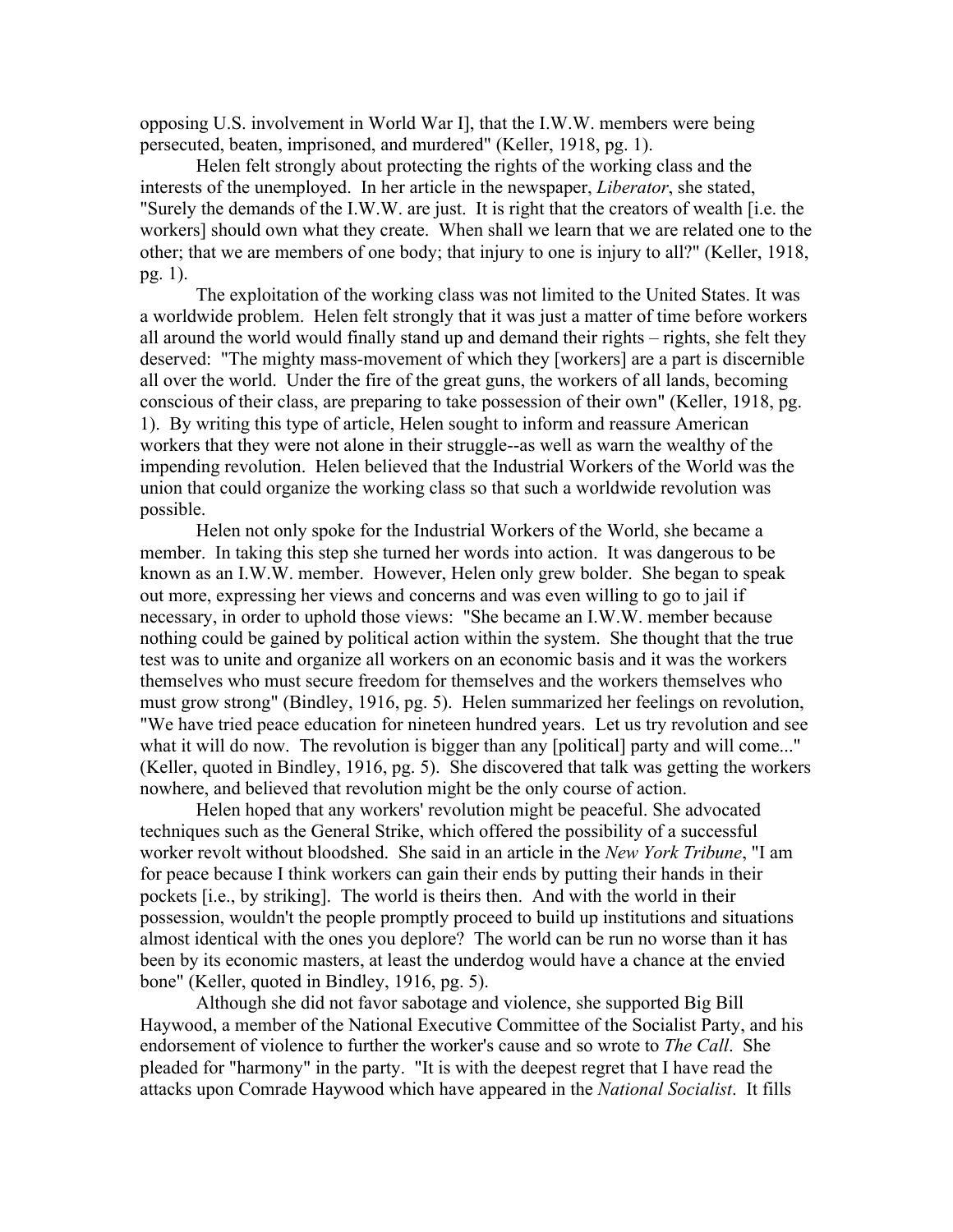me with amazement to see such a narrow spirit, and such an ignoble strife between two factions [the Eugene Debs faction and the Bill Haywood faction] which should be one, and that, too, at a most critical period in the struggle of the proletariat." She protested the moves against Haywood. "What? Are we to put differences of the party tactics before the desperate needs of the workers?" (Keller, quoted in Lash, 1980, pg. 387). How could the workers ever unite as one if there was so much dissension among the leadership? She deplored ideological factionalism within the working class. "Are we no better than the capitalist politicians who stand in the high places and harangue about petty matters, while millions of the people are underpaid, underfed, thrown out of work and dying? While countless women and children are breaking their hearts and ruining their bodies in long days of toil, we are fighting one another. Shame upon us! The enemy is at our very doors... while we leave the victims helpless, because we think more of our own theories-- -theories that have not even been tested! How can the workers, whom we urge to unite, look to us Socialists for guidance if we fail to unite? What is our chief bond of unity? The welfare of the working class and the abolition of capitalism" (Keller, 1913, pg. 606).

To summarize, Helen's views were as strong and undaunted as she was. She believed that either blindness from industrial accidents had to end or the machinery that caused the accidents must instead be shut down. She further believed that most problems facing workers were rooted in the economic system, and this too had to change. Wealthy capitalists should no longer enjoy the fruits of the poor workers' labor. Every person – whether rich or poor – deserved decent food, shelter, clothing, and an education for their children. If the I.W.W. members united as one, she thought, they could effect changes, even with a revolution if that was necessary. Her feelings and convictions were so strong that she became an I.W.W. member.

#### A Time to Speak and A Time to Be Silent

Helen seemed poised on the threshold of becoming a national spokesperson, a woman whose admiration from the public allowed her to influence both opinion and policy on behalf of the working class. Thus it is surprising to discover that, after 1918, Helen's labor and political activities faded from the limelight and eventually ceased altogether. Was it pressure from influential friends or colleagues? Was the reality setting in that change was slow in coming? Was there a change in objectives? Or was the cause a combination of all of these factors? There does not seem to be any concrete documentation pointing to a specific reason, but the evidence suggests that it was a combination of forces. Helen had discovered that when she spoke out about something, people listened. If it was unpopular or uncomfortable, it was usually the subject matter and those associated with it (e.g. I.W.W. leaders) that took the heat instead of Helen: "It took her a long time to learn, indeed, she has never quite learned it, that she cannot help an unpopular cause by endorsing it. She was never blamed, this was for her the worst of it, always someone else. When she announced that she was a Socialist, the Socialists were accused of using her to advertise themselves. When she marched in a suffrage parade the same charge was brought against the suffragists [sic]. When during the World War [World War I] she lifted her voice for peace she was called a supermegaphone for undesirable citizens" (Braddy, 1934, pg. 226). "In the eyes of the public if the topic she spoke out for was favorable she could do no wrong. She soon discovered while she was a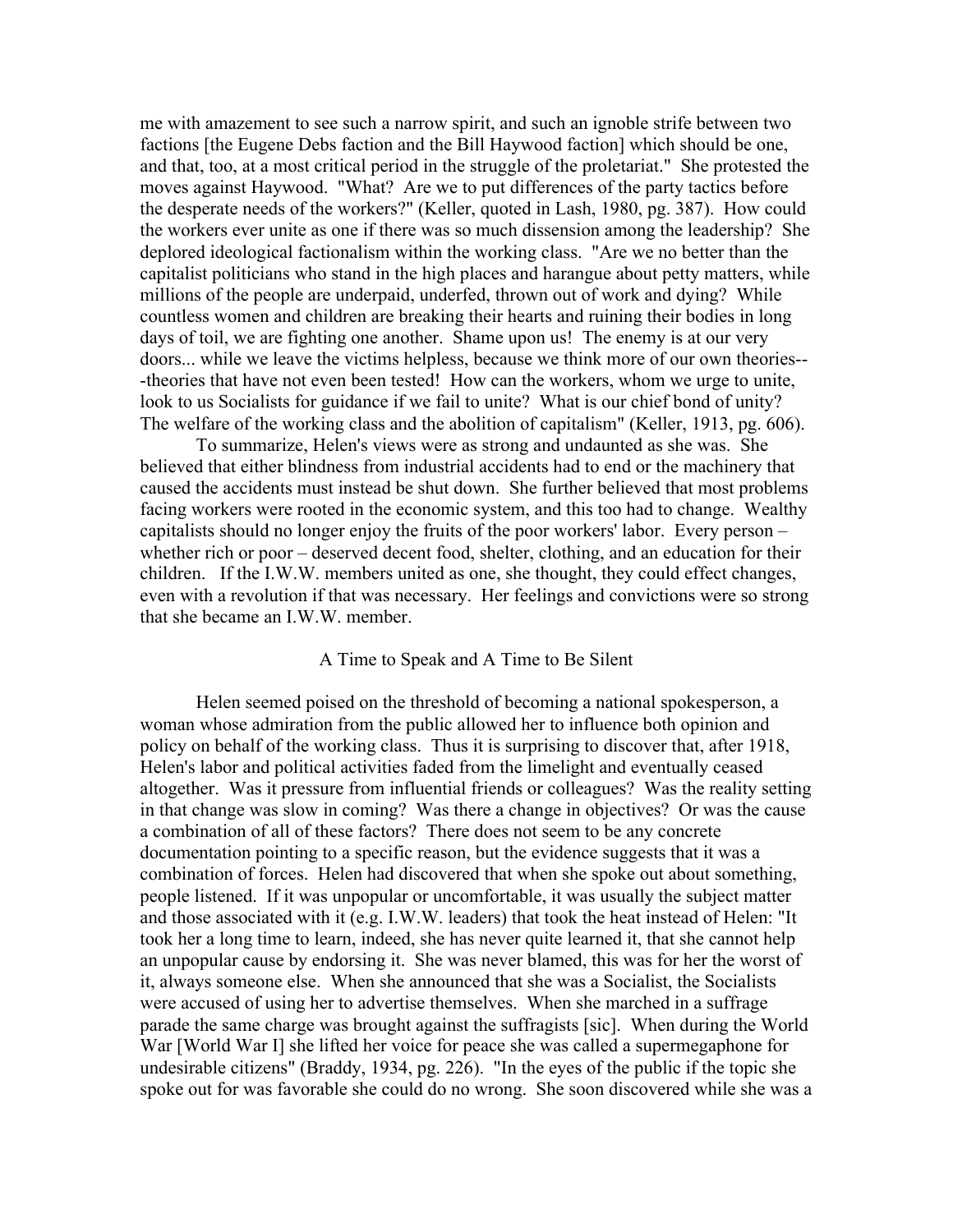goddess and an archpriestess so long as she stood with the majority, she was an ignorant woman who did not know what she was talking about if she came out in opposition to them" (Braddy, 1934, pg. 227).

When she was criticized, the attacks were often personal. For example, Helen's disabilities as well as her political positions were mentioned in a critical *Brooklyn Eagle* newspaper editorial. Helen responded, "... Now that I have come out for socialism he [the editor] reminds me and the public that I am blind and deaf and especially liable to error..." She, in turn, criticized the paper and its editor, "The Eagle and I are at war. I hate the system which it represents... when it fights back, let it fight fair... It is not fair fighting or good argument to remind me and others that I cannot see or hear. I can read. I can read all the socialist books I have time for in English, German, and French. If the editor of the Brooklyn Eagle should read some of them, he might be a wiser man, and make a better newspaper. If I ever contribute to the Socialist movement the book that I sometimes dream of, I know what I shall name it: Industrial Blindness and Social Deafness" (W.C.O., 2000).

The making of the movie *Deliverance*, about the story of her life, may have been the event that led Helen to suppress her views. At first, she had been warned by friends and family but she then began to realize the consequences of her actions herself: "Before Dr. Miller had time to finish the first draft of the scenario, Helen precipitated a crisis by publicly deploring the persecutions of the I.W.W. Panic followed. Her teacher was told that if the picture was to succeed, Helen must for the time being, confine her appeals to their great humanitarian effort and let other great humanitarian efforts alone, especially such highly dubious ones as those sponsored by the I.W.W." (Braddy, 1934, pg. 274). In December, 1918, an article appeared in Upton Sinclair's entitled, "The Blind Who Will Not See", which reiterated the fact that Helen's actions were coming back to haunt her. Sinclair stated, "It was difficult to get this picture [Deliverance] financed, because the capitalist world has discovered that Helen is a Socialist, and is afraid of her; the newspapers no longer mention her, and many big picture people turned down the proposition. And the world is to be given a story of Helen Keller which omits all mention of the fact that she is a Socialist! It would be propaganda to mention that fact, I was told. Imagine! This girl, who is blind to the present, has seen all the future; in the history of her life that is the supreme, culminating fact, that is the great drama, the meaning and justification of all the rest – and it may not be mentioned! The boys and girls in the movie theaters will get a little slushy sentimentality – they will learn that Helen Keller loves humanity and weeps for the world's woe; but they must not be told that she has dedicated her life to the abolition of the profit system!" (Sinclair, 1918, pg. 16).

In 1924, Robert LaFollette of Wisconsin ran for President of the United States on the Progressive ticket. Helen agreed with his political platform and wrote a letter to him endorsing his campaign. In that letter she also confided her predicament, "So long as I confine my activities to social service and the blind, they compliment me extravagantly, calling me 'archpriestess,' 'wonder woman' and 'a modern miracle.' But when it comes to a discussion of poverty, and I maintain that it is the result of wrong economics---that the industrial system under which we live is at the root of the physical blindness in the world- --that is a different matter!" LaFollette's loss marked the end of Helen's active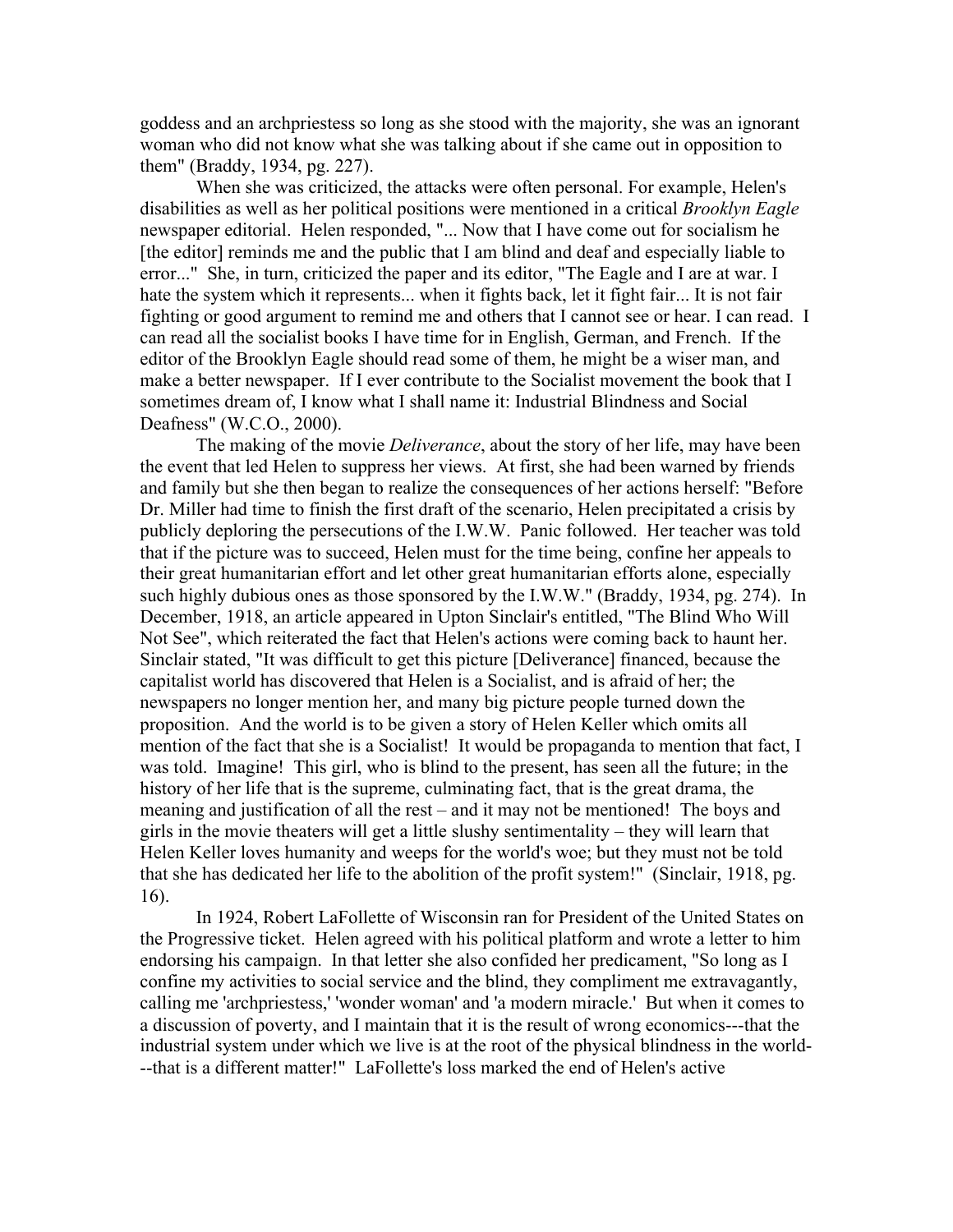participation in party politics. She did not again endorse a candidate until she supported Franklin D. Roosevelt for a fourth term in 1944 (Lash, 1980, pg. 529).

Helen had begun work on behalf of the American Foundation for the Blind and, here too, she encountered pressure to silence her political convictions: "She soft-pedaled her politics, presumably at the request of the Foundation's trustees which were conservative businessmen, as were the men who would have to give the green light in various communities to the Foundation's fund raising effort. Independently of the political convictions of the trustees, there was a cogent case against Helen, the Foundation's chief fund raiser, proclaiming views that were likely to give offence to many potential donors" (Lash, 1980, pg. 529).

As Helen grew older and became more involved with the American Foundation for the Blind, the worker's revolution became less of a priority. Also, as America entered the 1920s, society was changing. Many of the United States leaders of the I.W.W. had been arrested and either imprisoned or deported during the "Red Scare" panic that followed the 1917 Russian revolution, rendering the union ineffective as a representative of the working class. This left Helen isolated from many of her former sources of Marxist propaganda (University of Colorado, "The Socialist Legacy of Helen Keller," 2000). The Socialist and Communist parties were divided and generally irrelevant, and the Progressive movement siphoned off some of their remaining public support. Even the conservative American Federation of Labor (A.F.L.) union organization declined (Rayback, 1966). Therefore, one explanation for Helen's silence is that she no longer had the time nor the inclination to devote her energy to causes whose success seemed ever more remote (Lash, 1980, pg. 527).

Some years later, in 1937, Helen read an article in *Reader's Digest*, entitled, "John L. Lewis, Labor's Looming Force". In response to the article Helen made one of her last public statements concerning her beliefs on the rights of the working class. She stated, "This is the first time since Eugene Debs' earlier years that I have had any lively hope of a labor movement in this country. Whether John Lewis is a genuine radical or not I am uncertain, but he appears to have courage, wisdom and the wide influence required to organize the majority of the American population. If he succeeds in mobilizing even a part of the laboring class to bargain collectively for wages, hours and better living conditions they will thus secure a voice in the government and make it more truly a democracy. His massive personality, amazing powers of persuasion and defiance of the lightning – corporate wealth mightier than any political empire earth ever witnessed – command my admiration..." (Keller, 1938, pg. 200).

Helen Keller was a woman of courage. Instead of seeking personal gain, she used her publicity and notoriety to help the working class: "Her vision enabled her to see into the future of mankind. She believed that the salvation of humanity would come through an intelligent application of socialism. She stated, 'if the greedy were able to think better, the needy would be able to live better'" (Keller, quoted in Thomas, 1948, pg. 419). Her determination helped lay the foundation for state and federal legislation addressing the concerns of workers and their families. But Helen faced a dilemma that all must consider: How should one best spend one's time and energy to help humanity?

For Helen, this first meant making speeches on behalf of the workers, and then – when those efforts became counterproductive – stopping those speeches and instead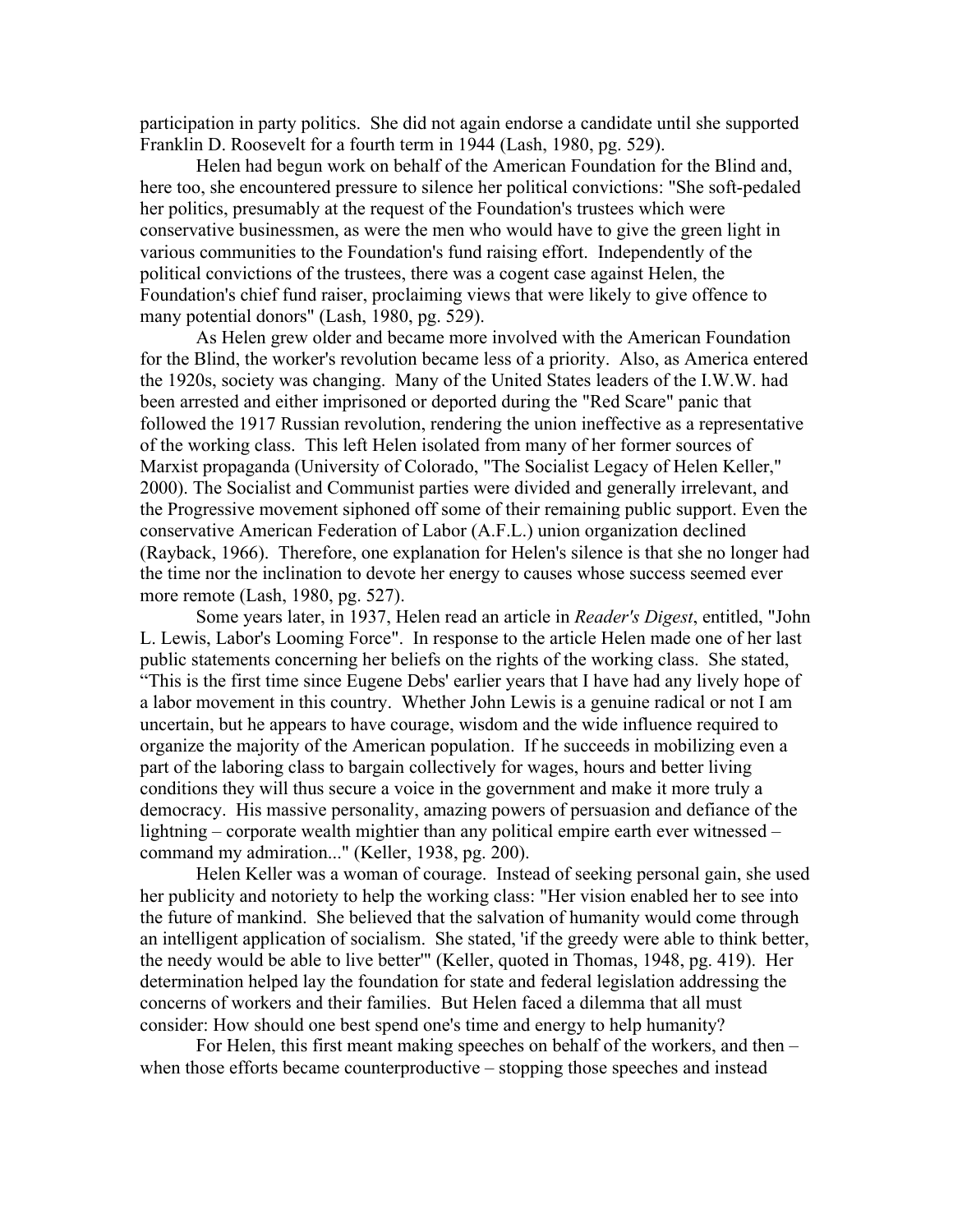concentrating on other causes that would benefit humanity. In choosing this path, Helen Keller truly showed her genius.

**MARY FLEMING** is a graduate of the University of Wisconsin at La Crosse. She is now employed as an analyst at Organic Valley food producers.

**WILLIAM ROSS, Ph.D.,** (B.A. Auburn University, Ph.D., University of Illinois) is professor of Labor and Industrial Relations and Human Resources Management at the University of Wisconsin at La Crosse. He is interested in labor history and third-party dispute resolution procedures.

## References

- Adams, G. J. (1966). *Age of industrial violence, 1910-1915: The activities and findings of the United States Commission on Industrial Relations*. New York: Columbia University Press.
- Anonymous (1918, September). Crime at Butte. *Montana Miners Magazine, 18*, 1 & 6.
- Anonymous. (1917, October). The I.W.W. and the Socialist Party. *International Socialist Review, 18*, 205-209.
- Anonymous. (January 22, 1916). Joy of life are pictured. *La Crosse [WI] Leader-Press*, pgs. 2 & 10.
- Anonymous. (January 22, 1916). Miss Keller has wonderful story; audience pleased. *La Crosse [WI] Tribune*, pgs. 8-9.
- Betton, N. (1968, Summer). Riot, revolution, repression in the iron range strike of 1916. *Minnesota History, 41*, 82-94.
- Bindley, B. (Jan. 16, 1916). Helen Keller would be IWW's Joan of Arc. *New York Tribune* Sec. 5, pg. 5.
- Braddy, N. (1934). *Anne Sullivan Macy: The story behind Helen Keller*. New York: Doubleday, Doran and Company, Inc.
- Brooks, V.W. (1956*). Helen Keller: Sketch for a portrait*. New York: E.P. Dutton & Co.
- Byrkit, J. (1982). *Forging the copper collar: Arizona's labor-management war, 1901- 1921.* Tucson: University of Arizona Press.
- Foner, P.S. (1965). *History of the labor movement in the United States, Volume IV: The Industrial Workers of the World, 1905-1917*. New York: International Publishers.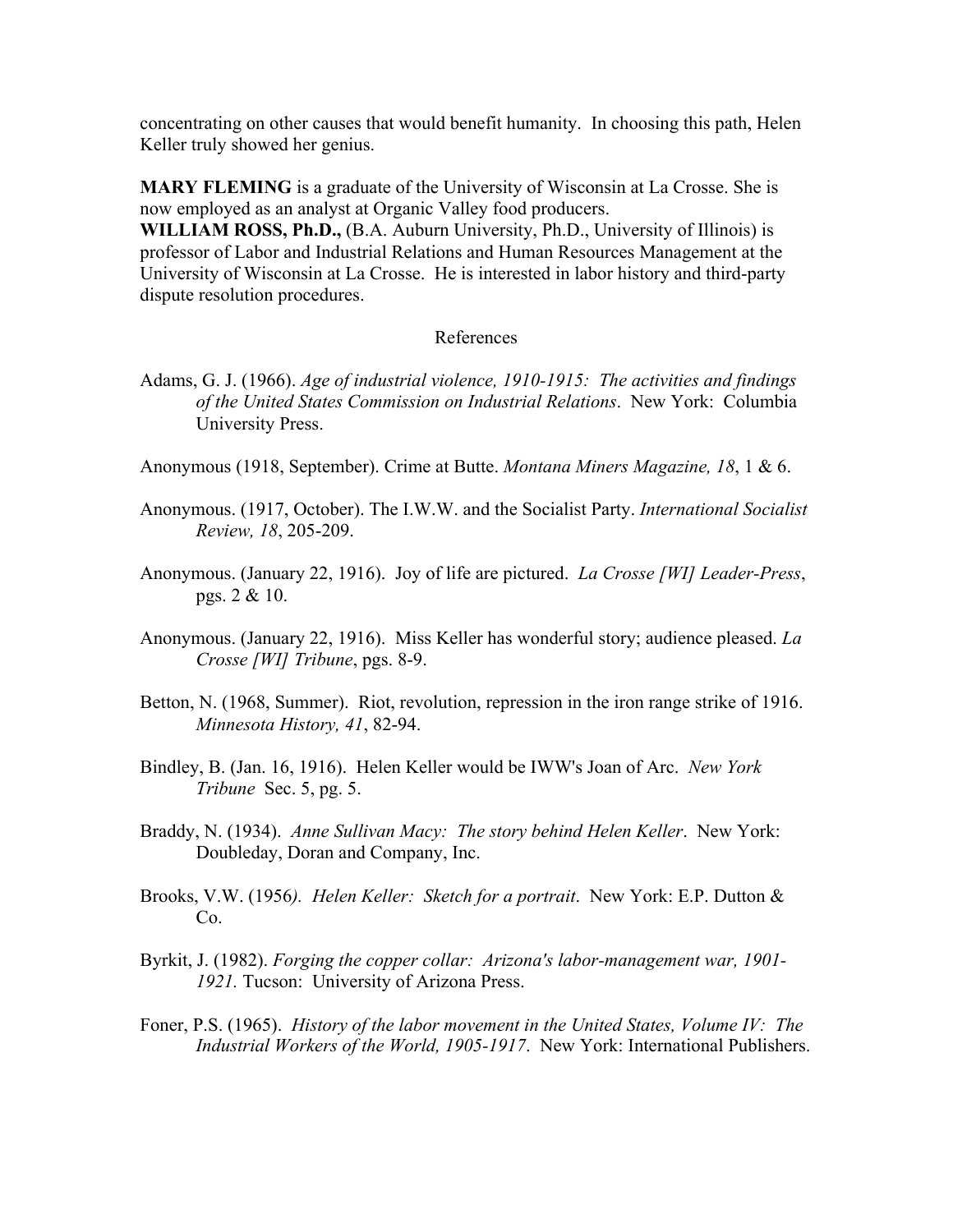- Foner, P.S. (1966). *Helen Keller: Her socialist years; writings and speech*es. New York: International Publishers.
- Foner, P.S. (1979). *Women and the American labor movement from colonial times to the eve of WWI*. New York: The Free Press.
- Gibson, W. (1956). *The Miracle Worker*. New York: Bantam Books.
- Gutfeld, A. (1969, Spring). The murder of Frank Little: Radical agitation in Butte, Montana, 1917. *Labor History, 10*, 177-192.
- Keller, H. (1903). *Optimism: An essay*. New York: T.Y. Crowell and Company.
- Keller, H. (February, 1913). A call for harmony. *International Socialist Review, 13*, 606.
- Keller, H. (July 16, 1917). Contributes to New York garment workers' fund. *New York Times*, pg. 18.
- Keller, H. (March, 1918). In behalf of the I.W.W. *Liberator*, Sec. 1, pg. 13.
- Keller, H. (1929). *Midstream: My later life*. New York: Doubleday, Doran and Company, Inc.
- Keller, H. (1938). *Helen Keller's journal*. New York: Doubleday, Doran and Company,
- Lash, J.P. (1980). *Helen and teacher: The story of Helen Keller and Anne Sullivan Macy*. New York: Delacorte Press/Seymour Lawrence.
- Miles, D. (1986). *Something in common an I.W.W. bibliography*. Detroit, MI: Wayne State University Press.
- Mills, D.Q. (1989). *Labor-management relations*. New York: McGraw-Hill Book Company
- Rayback, J.G. (1966). *A history of American labor, second edition*. New York: Free Press.
- Sinclair, U. (December, 1918). The blind who will not see. *Upton Sinclair's*, 1 (18), 16.
- Stineman, E., & Loeb, C. (1979). *Women's studies: A recommended core bibliography*. Littleton, CO: Libraries Unlimited, Inc.
- Thomas, H. & D.L. (1948). *50 great Americans: Their inspiring lives and achievements*. New York: Doubleday and Company.